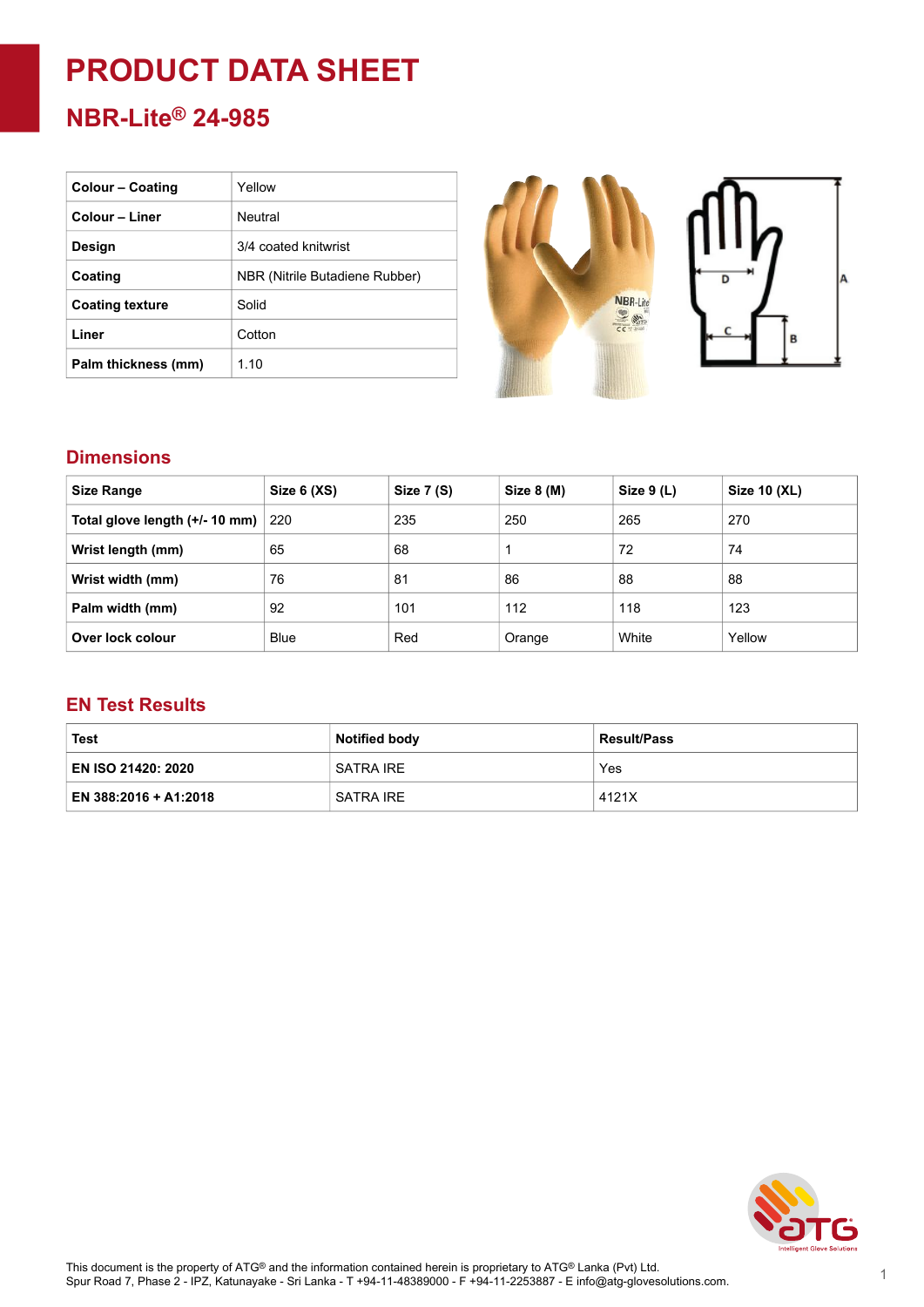## **PRODUCT DATA SHEET**

### **NBR-Lite® 24-985**

#### **Typical Performance Values**

| <b>EN ISO 21420 Dexterity</b>                | Level 5               |
|----------------------------------------------|-----------------------|
| EN 388:2016 + A1:2018 A. Abrasion Resistance | $>8000$ Cycles        |
| EN 388:2016 + A1:2018 B. Cut Resistance      | $> 1.2$ index         |
| EN 388:2016 + A1:2018 C. Tear Resistance     | > 25 newtons          |
| EN 388:2016 + A1:2018 D. Puncture Resistance | > 20 newtons          |
| EN 388:2016 + A1:2018 E. Cut Resistance ISO  | EN 388:2016 + A1:2018 |

#### **HandCare ®**

| <b>Skin Health Alliance Dermatologially Accredited</b>            | Yes |
|-------------------------------------------------------------------|-----|
| <b>REACH compliant</b>                                            | Yes |
| Standard 100 by OEKO-TEX® (08.BH.57867 Hohenstein HTTI) Certified |     |
| <b>Sanitized®</b>                                                 | Yes |



#### **Special features**

| <b>Silicone free</b>         | Yes |
|------------------------------|-----|
| <b>Liquid proof</b>          | Yes |
| <b>Treated with BodyCare</b> | Yes |